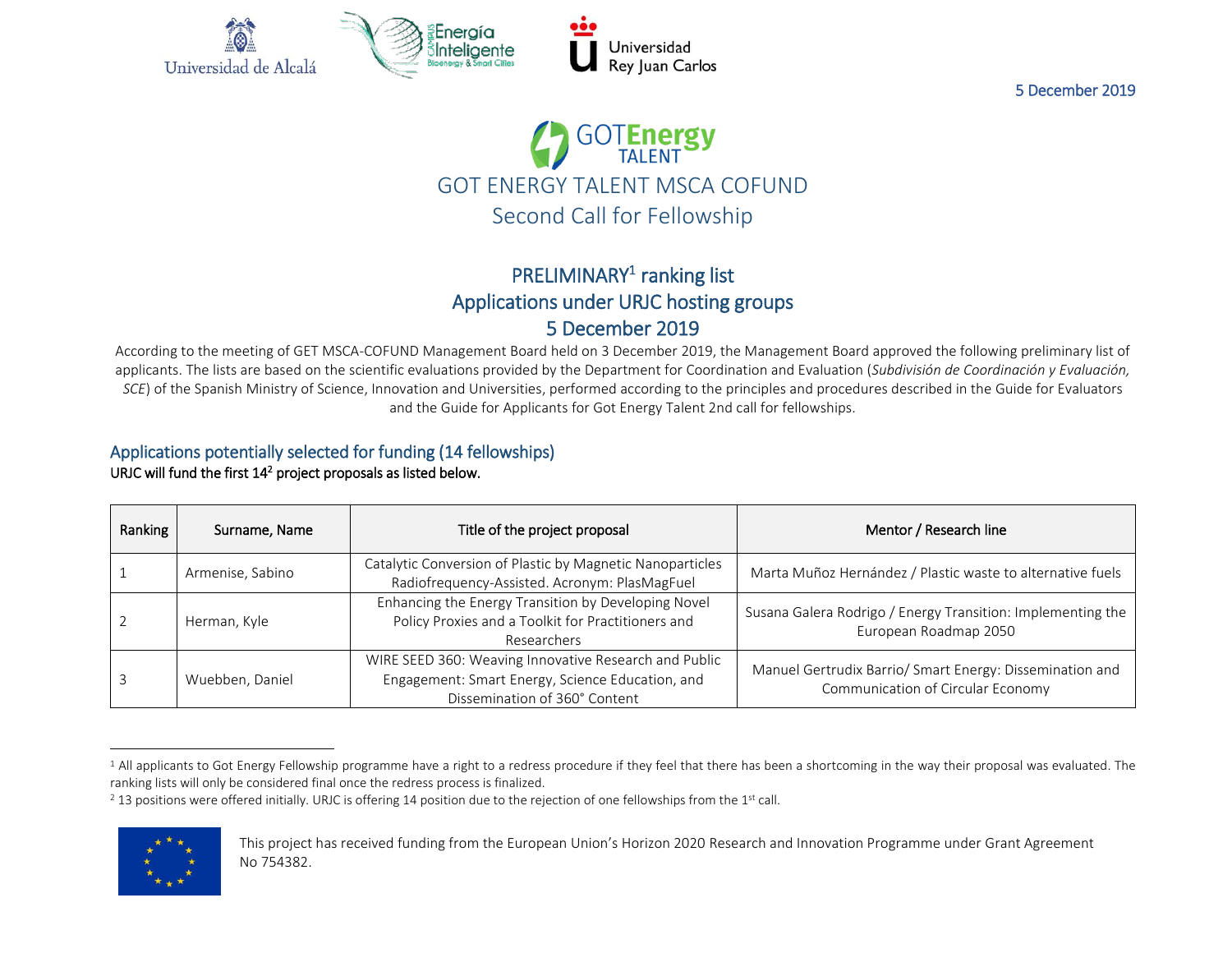

| 4  | Jamil, Basharat           | Implications of Socio-Economic and Environmental<br>Variables on the Energy Demand Estimation in Spain                                  | Abraham Duarte Muñoz / Intelligent Energy Demand<br>Estimation                                                                                     |
|----|---------------------------|-----------------------------------------------------------------------------------------------------------------------------------------|----------------------------------------------------------------------------------------------------------------------------------------------------|
| 5  | Ambassa, Pacome<br>Landry | safeGRID: Security and privacy in Fog-Enabled Smart Grid                                                                                | Javier Martínez Moguerza / Smart energy management<br>system for Secure HANs (Home Area Networks) that<br>integrates with Smart grid architectures |
| 6  | Carrasco-Garrido, Sergio  | Metal-organic frameworks for CO2 capture and conversion                                                                                 | Guillermo Calleja / Advanced organic-inorganic hybrid<br>materials for CO2 capture and conversion                                                  |
| 7  | Sotelo Vazquez, Carlos    | Bio-PhLoW: Bio-inspired Photocatalysis Leading to safe-<br>Water                                                                        | Cristina Pablos Carro / Energy Efficiency for Water<br>Disinfection                                                                                |
| 8  | Emami, Mohsen             | Secure HANs (Home Area Networks) with Smart grid<br>architectures                                                                       | Javier Martínez Moguerza / Smart energy management<br>system for Secure HANs (Home Area Networks) that<br>integrates with Smart grid architectures |
| 9  | Sáiz, Luciana             | Development of Self-healing and Self-sensing materials for<br>use in wind turbine blades                                                | Alberto Jiménez Suárez / Multifunctional materials Self-<br>healing/self-sensing capabilities for wind blade turbines                              |
| 10 | Gomes, Phillipe           | TransFlex - Transmission flexibility planning for energy<br>transition: Making smart decisions under uncertainty                        | Abraham Duarte Muñoz / Computing tools applied to<br>renewable energy analysis                                                                     |
| 11 | Banerjee, Samya           | Next generation of visible light induced nanostructured<br>photocatalysts for efficient carbon dioxide reduction<br>(NanoPhotRed)       | Santiago Gómez Ruiz / Chemo-enzymatic CO2 adsorption<br>and valorization by hybrid nanomaterials                                                   |
| 12 | Kozyatnyk, Ivan           | Graphene-lignin porous composites for water treatment<br>from emerging organic contaminants by bioelectro Fenton<br>process             | Fernando Martínez Castillejo / Efficient technologies of<br>treatment and recovery of wastewaters resources                                        |
| 13 | Ingole, Deepak            | Adaptive Learning MPC for Energy Management in<br><b>Transport and Grid Applications</b>                                                | Antonio García Marqués / Adaptive optimization and<br>learning over networks                                                                       |
| 14 | Luing, Syie Luing         | Feasibility study on plastic pyrolysis in electromagnetic<br>field over zeolites impregnated with magnetic<br>nanoparticles (PEFZIMN)   | Marta Muñoz Hernández / Plastic waste to alternative fuels                                                                                         |
| 15 | Rubino, Felice            | innovative COatings for enhanced PERformance of<br>coNcentratIng solar teChnOlogies (COPERNICO)                                         | Pedro Poza / New Materials for Concentrated Solar Power<br>(CSP) plants                                                                            |
| 16 | Kazemi, Abolghasem        | A framework for optimization of chemical processes based<br>on their various environmental impact potentials using<br>genetic algorithm | Jovita Moreno Vozmediano / Novel approaches for<br>sustainability assessment of clean energy systems                                               |

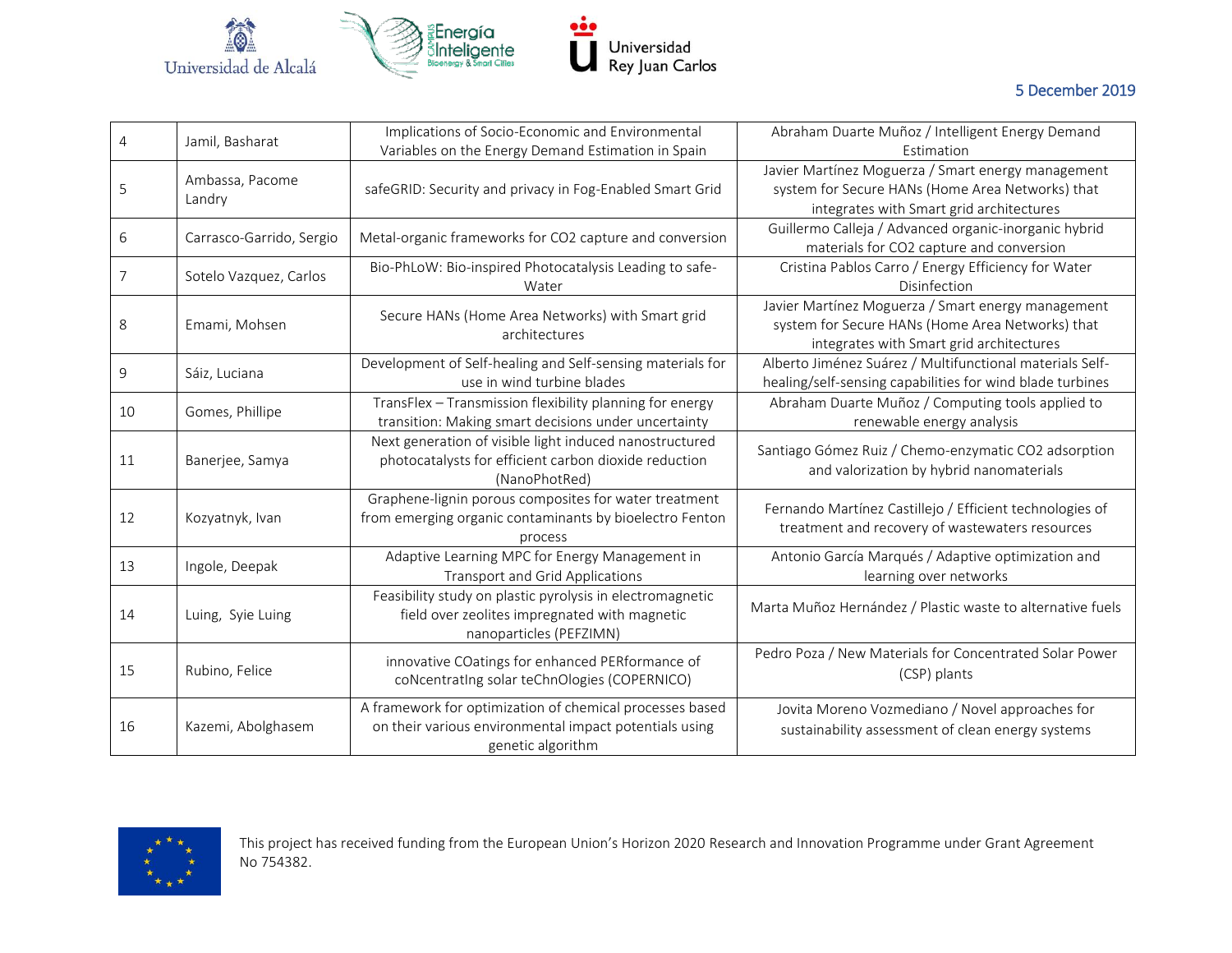

| 17 | Rovense, Francesco            | Highly-Flexible and Dispatchable Polygeneration using<br>Concentrated Solar Technologies                                                             | Javier Dufour / Dynamic modelling of highly-efficient<br>polygeneration systems                                                               |
|----|-------------------------------|------------------------------------------------------------------------------------------------------------------------------------------------------|-----------------------------------------------------------------------------------------------------------------------------------------------|
| 18 | Erans Moreno, Maria           | Adsorbents for low-concentration CO2 capture (ALCO2)                                                                                                 | Amaya Arencibia Villagrá / Materials development for CO2<br>capture from air                                                                  |
| 19 | Câmara, George                | Geological Reservoir Use: Technologies for Oil and Gas<br>Exploitation Increase x New Trends                                                         | Susana Galera Rodrigo / Energy Transition: Implementing the<br>European Roadmap 2050                                                          |
| 20 | Yadav, Asheesh Kumar          | Integrated Microbial Electrochemical Technology in<br>Constructed Wetlands for low-cost wastewater treatment<br>and recovery of wastewater resources | Fernando Martínez Castillejo / Efficient technologies of<br>treatment and recovery of wastewaters resources                                   |
| 21 | Rizwan Tabassum,<br>Muhammad  | Process Development for Renewable Gas Production from<br>Biomass-An Integrated Approach                                                              | Gemma Vicente Crespo / Renewable and sustainable energy;<br>New green technologies; CO2 capture                                               |
| 22 | Arroyo Gómez, José<br>Joaquín | Multifunctional structural supercapacitors based on<br>carbon fibre polymer composites                                                               | Alejandro Ureña Fernández / Energy storage in<br>multifunctional composites: Structural Energy Storage                                        |
| 23 | Ullah, Sana                   | Multi-Component Nano Particle In-Organic Oxide Charge<br>Transporting Materials for Stable Perovskite Solar Cells                                    | Beatriz Romero Herero/ Third Generation Photovoltaics:<br>Organic and Perovskite Solar Cells                                                  |
| 24 | Ray, Tapan Kumar              | Exergy analysis-based optimization of a hybrid pumped<br>thermal electricity storage for large scale applications                                    | Eloy Sanz Pérez / Concentrated solar power and pumped<br>thermal electricity storage - synergy effects and innovative<br>hybrid plant layouts |
| 25 | Vargas-Garcia, Cesar          | Energy-Efficient Fusion Smart Sensor for Acquisition and<br>Processing of Compressive Spectral Images                                                | Javier Martínez Moguerza / Low energy compressive spectral<br>imaging sensors                                                                 |



This project has received funding from the European Union's Horizon 2020 Research and Innovation Programme under Grant Agreement No 754382.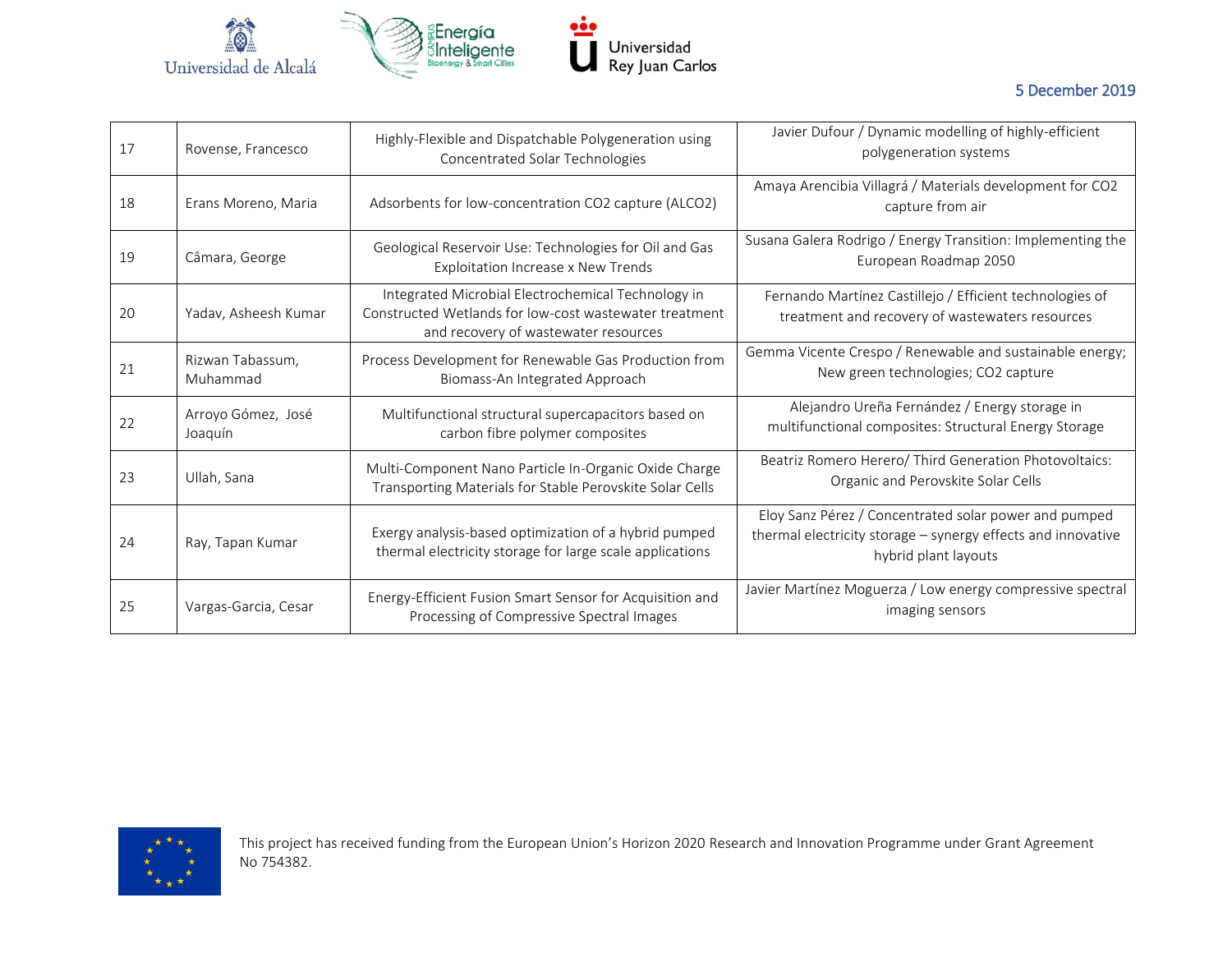

## Applications not selected for funding

The applicant did not reach some threshold, either the overall one or any of the thresholds applicable to particular criteria.

| Surname, Name                    | Title of the project proposal                                                                                                                                                                      |  |
|----------------------------------|----------------------------------------------------------------------------------------------------------------------------------------------------------------------------------------------------|--|
| Vázquez Oviedo, Erick Israel     | Stability analysis of reconfigurable hybrid microgrids.                                                                                                                                            |  |
| González Pérez, Omar             | Design, modelling and start-up of a bio-electro-Fenton process for the treatment and valorisation of refinery and<br>petrochemical effluents                                                       |  |
| Pavón-Orozco, Patricia           | Study of forestry and agroindustrial lignocellulosic residues for the integral production of bioethanol and xylose<br>bioproducts through combining SSF and acid-catalysis over modified zeolites. |  |
| Romero Rivas, Max Jorge Antonio  | Optimization of reaction routes for a successful deoxygenation and production of jet-fuel from biowaste using<br>nanomaterials as catalyst                                                         |  |
| Valipourmarandi, Alireza         | Application of microbial fuel cells (MFC) for simultaneous petroleum wastewater treatment and power generation<br>using isolated bacteria from refinery industries                                 |  |
| Cardozo Rocabado, Evelyn         | Life cycle sustainability assessment of bioenergy systems                                                                                                                                          |  |
| Arumugam, Mahashanon             | Catalytic systems for the sustainable production of alternative jet-fuel from biomass using acid modified Pd catalysts                                                                             |  |
| Ashoka Sahadevan, Suchithra      | Functionalized porous structures as platform for CO2 valorization (Fustval)                                                                                                                        |  |
| Ahmed, Khaled Hassanein Sayed    | Design of Metal-Organic Framework materials for CO2 capture and conversion                                                                                                                         |  |
| Nasirian, Nima                   | Development of appropriate bioprocess strategies for single cell oil and carotenoid synthesis from volatile fatty acids<br>as the main carbon source by the oleaginous red yeasts                  |  |
| Amaya Vargas, Carlos Alberto     | Phoenix wind blades (self-healing, self-heating and self-monitoring wind blades for use in the wind energy industry).                                                                              |  |
| Shahi, Aiyoub                    | An All-round Plan for Advanced Biofuel Production from Lignocellulosic Biomass, with Emphasis on Consolidated<br>Bioprocessing and Integrated Biorefinery                                          |  |
| Amusan, Akinwumi                 | Development of efficient perovskite solar cells employing nanodoped charge transport conducting polymers                                                                                           |  |
| Huamán Aguirre, Arnold Anthony   | Improve the external quantum efficiency measurement through impedance spectroscopy analysis for the<br>photovoltaic performance optimization of tandem organic solar cells.                        |  |
| Jafarzadeh, Mohammad             | CO2 capture and transformation to value-added chemicals using ionic-liquid modified Metal-Organic Framework<br>(MOF)                                                                               |  |
| Bouazizi, Nabil                  | Multifunctional Metal-Inorganic-Organic-Matrices (MIOM) for CO2 Conversion/Storage and Energy Storage                                                                                              |  |
| Noorian Najafabadi, Seyyed Abbas | Nano MOF-enzyme hybrid material for CO2 adsorption and valorization (NaMOFad)                                                                                                                      |  |
| Tajik Jamalabad, Milad           | modelling of Improved shell-and-tube heat exchangers by using porous media as applied in thermal energy storage<br>systems for concentrated solar power                                            |  |



This project has received funding from the European Union's Horizon 2020 Research and Innovation Programme under Grant Agreement No 754382.